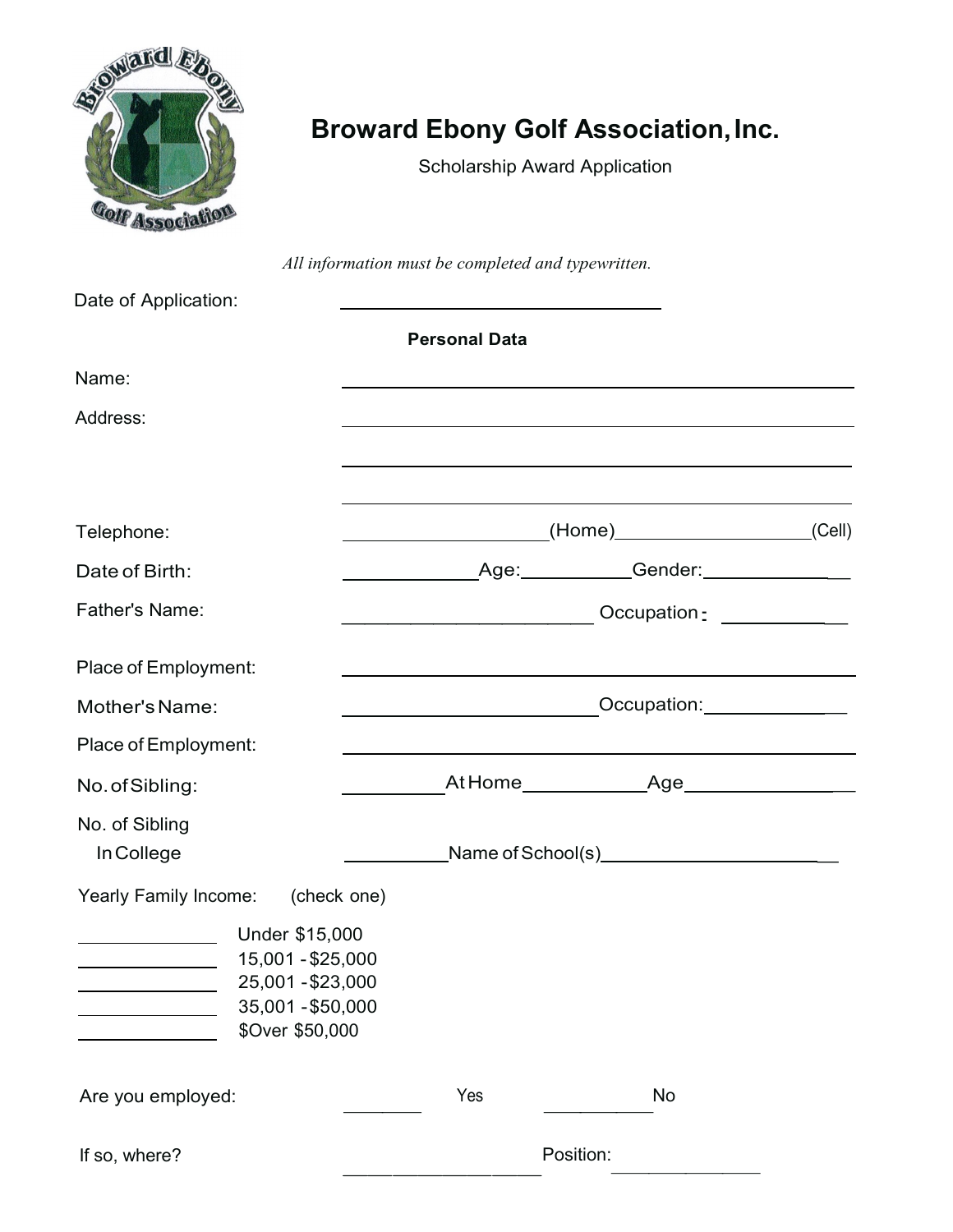### *To All Applicants:*

The scholarship grant will be awarded on the best qualified.

No scholarship grant will be awarded *AFTER THE DEADLINE.*

Scholarship grants will be awarded to high school Seniors who have been accepted to a college,university or post secondary institution and show proof of same, i.e. letter of acceptance from institution .

All scholarship grant application must be completed with the signatures of the student's, Principal, BRACE Advisor, AND Parent/ Guardia regardless of the age of the student.

Check will be written individual student upon receipt of institution letter of acceptance.

Spelling and grammatical errors will be considered in the review of each application.

All recipients are required to perform a minimum of 25 hours of approved community service with writ ten proof of the same. Scholarship grant will not be distributed until all community service hours have been completed and documented.

Broward Ebony Golf Association, Inc. (BEGA) reserves the right to photograph the scholarship recipient for future potential use . All photos will remain the property of BEGA and may be used for publicity and/or promotional purposes *ONLY.*

|                                 | attest that all information herein is accurate                                                                        |
|---------------------------------|-----------------------------------------------------------------------------------------------------------------------|
|                                 | and is submitted in good faith for consideration as Broward Ebony Golf Association, Inc. scholarship grant applicant. |
|                                 |                                                                                                                       |
| Signature of Application        | Date                                                                                                                  |
|                                 |                                                                                                                       |
| Signature of Parent of Guardian | Date                                                                                                                  |
|                                 |                                                                                                                       |
| Signature of BRACE Advisor      | Date                                                                                                                  |
| Signature of Principal          | Date                                                                                                                  |
|                                 | This in a non competitive scholarship grant. Your competition is time.                                                |
|                                 | The absolute deadline is: May 1, of calendar year                                                                     |
|                                 | You must mail your original completed application to:                                                                 |
|                                 | Broward Ebony Golf Association, Inc.                                                                                  |
|                                 | Post Office Box 249                                                                                                   |
|                                 | Fort Lauderdale, Florida 33302                                                                                        |
|                                 | <b>THERE WILL BE NO EXCEPTIONS</b>                                                                                    |

*Any student may apply regardless of color, creed, race, religion,national origin or gender.* 

*www.browardebonygo/f.org*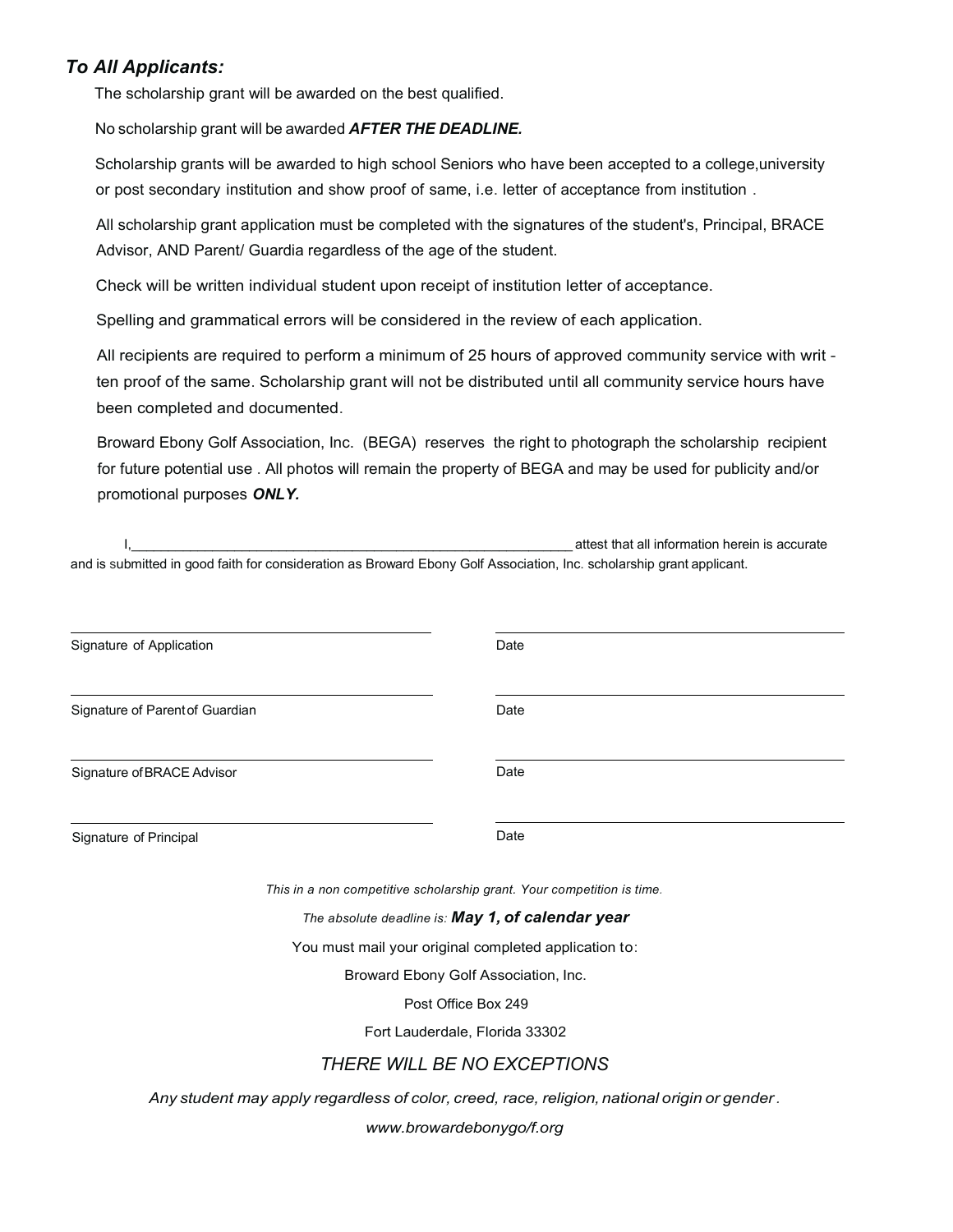#### **NARRATIVE**

All information must be completed and typewritten.

#### **Goal/Interests**

#### **Why should you be selected?**

- Indicate your goal for the future. Your responses should include educational, professional and personal aspirations.
- Indicate how you will use this scholarship grant and any other significant points you wish to be considered.
- Minimum of 500 words
- Must be typewritten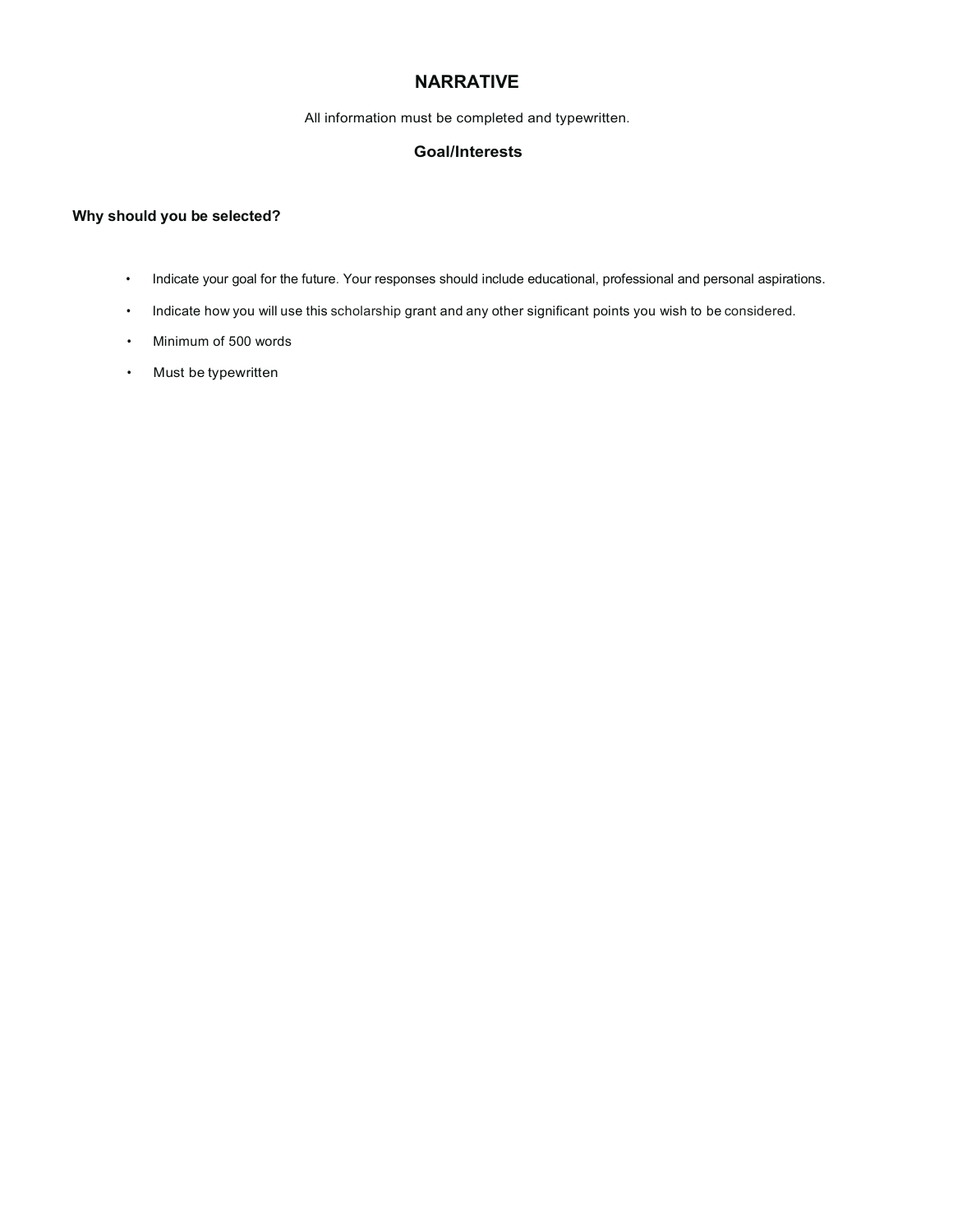# **Scholarships/Grants/Loans Applied For During the Current School Year**

| Pell Grant                                     | Yes                          | No Date Applied:                         |                                                     |
|------------------------------------------------|------------------------------|------------------------------------------|-----------------------------------------------------|
| Florida Student                                |                              |                                          |                                                     |
| Grant                                          | <b>Yes</b>                   | No Date Applied: <u>No Date Applied:</u> |                                                     |
| <b>Bright Future</b>                           |                              |                                          |                                                     |
| Grant                                          | Yes                          | No Date Applied:                         |                                                     |
| Florida Academic                               |                              |                                          |                                                     |
| Scholar                                        | $\overline{\phantom{a}}$ Yes | No Date Applied: No Date Applied:        |                                                     |
| Florida Gold                                   |                              |                                          |                                                     |
| Seal                                           | Yes                          | No                                       |                                                     |
| Florida Medallion                              |                              |                                          |                                                     |
| Scholar                                        | Yes<br>$\frac{1}{2}$         | No                                       | Date Applied: <u>______________________________</u> |
| Other                                          |                              |                                          |                                                     |
| <b>Scholarships Previously Awarded:</b>        |                              |                                          |                                                     |
|                                                |                              |                                          |                                                     |
|                                                |                              |                                          |                                                     |
|                                                |                              |                                          |                                                     |
| College(s) applied to and Acceptance Approval: |                              |                                          |                                                     |

College(s) applied to and Acceptance Appr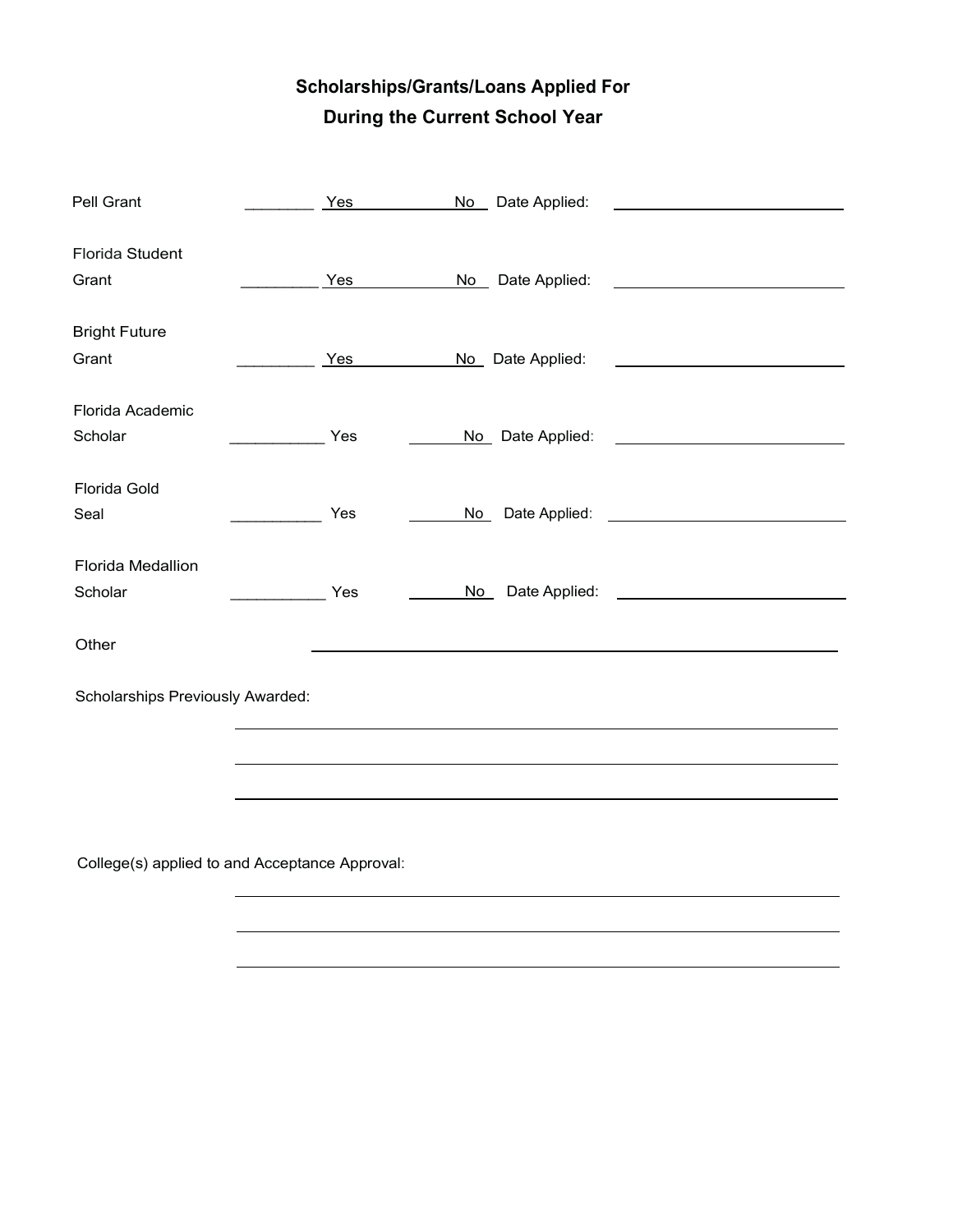#### Extracurricular Activities

• Describe your extracurricular involvements. Indicate date, offices held and natures of activity

#### Community Service

• Describe any community service activities or organizations you may be engaged with and indicate the depth of your involvement.

#### **Achievements**

• What achievements have you attained? Include honors, awards, recommendations, acknowledgments,etc.

### Sport Activities

| Golf<br>÷     | Yes | No Handicap:                   |
|---------------|-----|--------------------------------|
| Basketball:   | Yes | Handicap:_______________<br>No |
| Football :    | Yes | Handicap:<br>No                |
| <b>Others</b> |     |                                |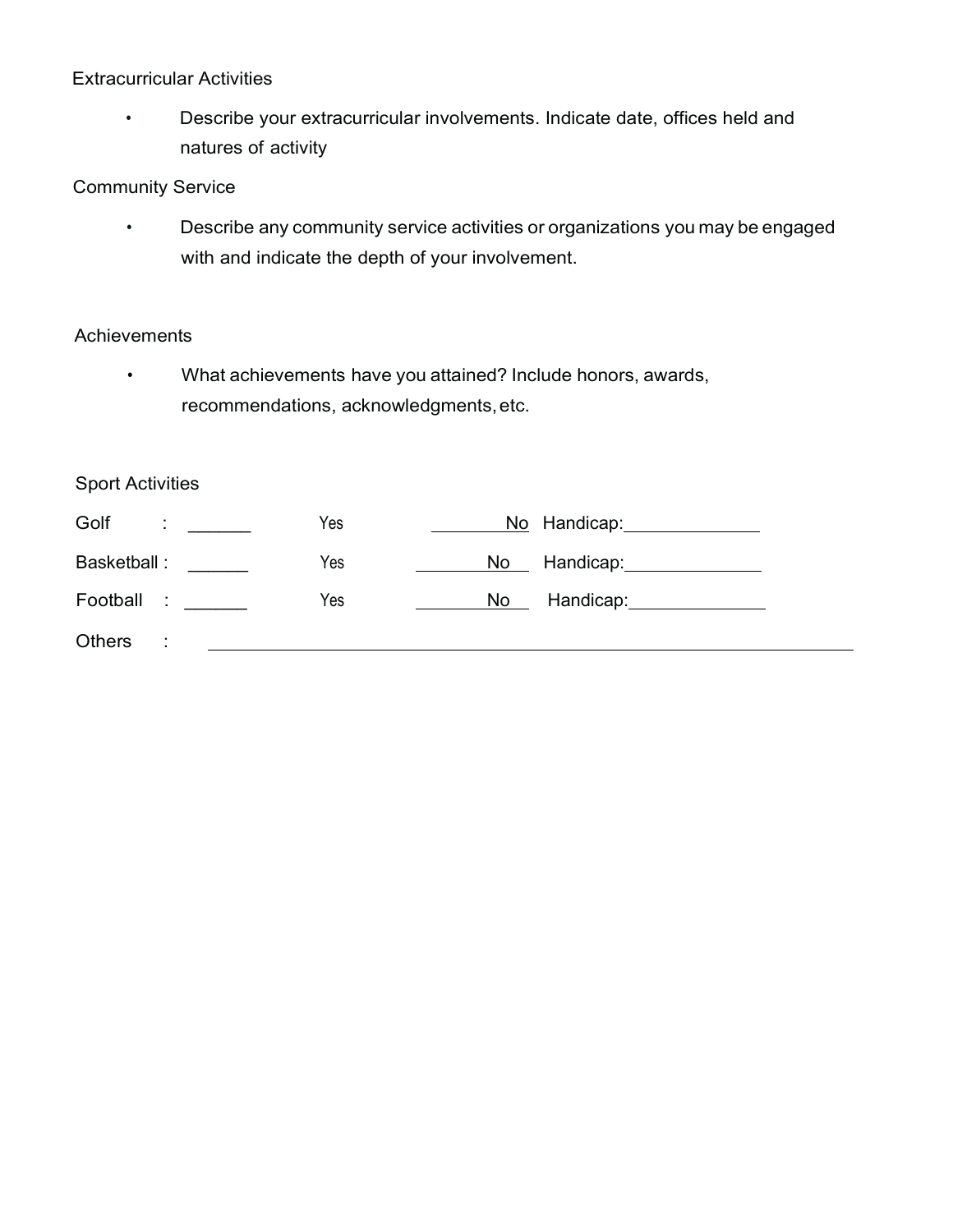### **Academic Data**

| <b>Graduating High</b><br>School                                                                                                                                                                                                                                                                                                                                                                                                                          |                                                                                                                          |
|-----------------------------------------------------------------------------------------------------------------------------------------------------------------------------------------------------------------------------------------------------------------------------------------------------------------------------------------------------------------------------------------------------------------------------------------------------------|--------------------------------------------------------------------------------------------------------------------------|
| Anticipated<br><b>Graduation Date:</b>                                                                                                                                                                                                                                                                                                                                                                                                                    |                                                                                                                          |
| GPA (Weighted):                                                                                                                                                                                                                                                                                                                                                                                                                                           | GPA (Unweighted):                                                                                                        |
| Class Rank                                                                                                                                                                                                                                                                                                                                                                                                                                                |                                                                                                                          |
| <b>FCAT Scores:</b>                                                                                                                                                                                                                                                                                                                                                                                                                                       |                                                                                                                          |
| Reading<br><u> 1989 - Johann Barn, mars eta biztanleria (h. 1989).</u>                                                                                                                                                                                                                                                                                                                                                                                    |                                                                                                                          |
| Math                                                                                                                                                                                                                                                                                                                                                                                                                                                      |                                                                                                                          |
| Date Taken                                                                                                                                                                                                                                                                                                                                                                                                                                                |                                                                                                                          |
|                                                                                                                                                                                                                                                                                                                                                                                                                                                           |                                                                                                                          |
| <b>SAT Scores:</b>                                                                                                                                                                                                                                                                                                                                                                                                                                        |                                                                                                                          |
| Verbal                                                                                                                                                                                                                                                                                                                                                                                                                                                    |                                                                                                                          |
| Math                                                                                                                                                                                                                                                                                                                                                                                                                                                      |                                                                                                                          |
| Date Taken                                                                                                                                                                                                                                                                                                                                                                                                                                                |                                                                                                                          |
|                                                                                                                                                                                                                                                                                                                                                                                                                                                           |                                                                                                                          |
| <b>ACT Scores</b>                                                                                                                                                                                                                                                                                                                                                                                                                                         |                                                                                                                          |
| <b>Total Battery</b>                                                                                                                                                                                                                                                                                                                                                                                                                                      |                                                                                                                          |
| Date Taken                                                                                                                                                                                                                                                                                                                                                                                                                                                |                                                                                                                          |
| tend. List all possibilities.                                                                                                                                                                                                                                                                                                                                                                                                                             | Please list the college(s), university (ies) or other post-secondary institutions (s) you have applied to or plan to at- |
|                                                                                                                                                                                                                                                                                                                                                                                                                                                           |                                                                                                                          |
| $\boxed{1. \begin{tabular}{@{}c@{}}l@{}} \multicolumn{3}{c }{\textbf{1}} & \multicolumn{3}{c }{\textbf{1}} & \multicolumn{3}{c }{\textbf{1}} & \multicolumn{3}{c }{\textbf{1}} & \multicolumn{3}{c }{\textbf{1}} & \multicolumn{3}{c }{\textbf{1}} & \multicolumn{3}{c }{\textbf{1}} & \multicolumn{3}{c }{\textbf{1}} & \multicolumn{3}{c }{\textbf{1}} & \multicolumn{3}{c }{\textbf{1}} & \multicolumn{3}{c }{\textbf{1}} & \multicolumn{3}{c }{\text$ |                                                                                                                          |
| 2.                                                                                                                                                                                                                                                                                                                                                                                                                                                        |                                                                                                                          |
| 3.<br><u> 1980 - Johann Stein, marwolaethau a bhann an t-Albann an t-Albann an t-Albann an t-Albann an t-Albann an t-Al</u>                                                                                                                                                                                                                                                                                                                               |                                                                                                                          |

- 4.\_\_\_\_\_ \_\_\_\_\_\_\_\_\_ \_\_\_\_\_\_\_ \_\_\_\_\_\_\_\_\_\_\_\_\_\_
- $5 \ \_ \ \_ \ \_ \ \_ \ \_ \ \_ \ \_ \$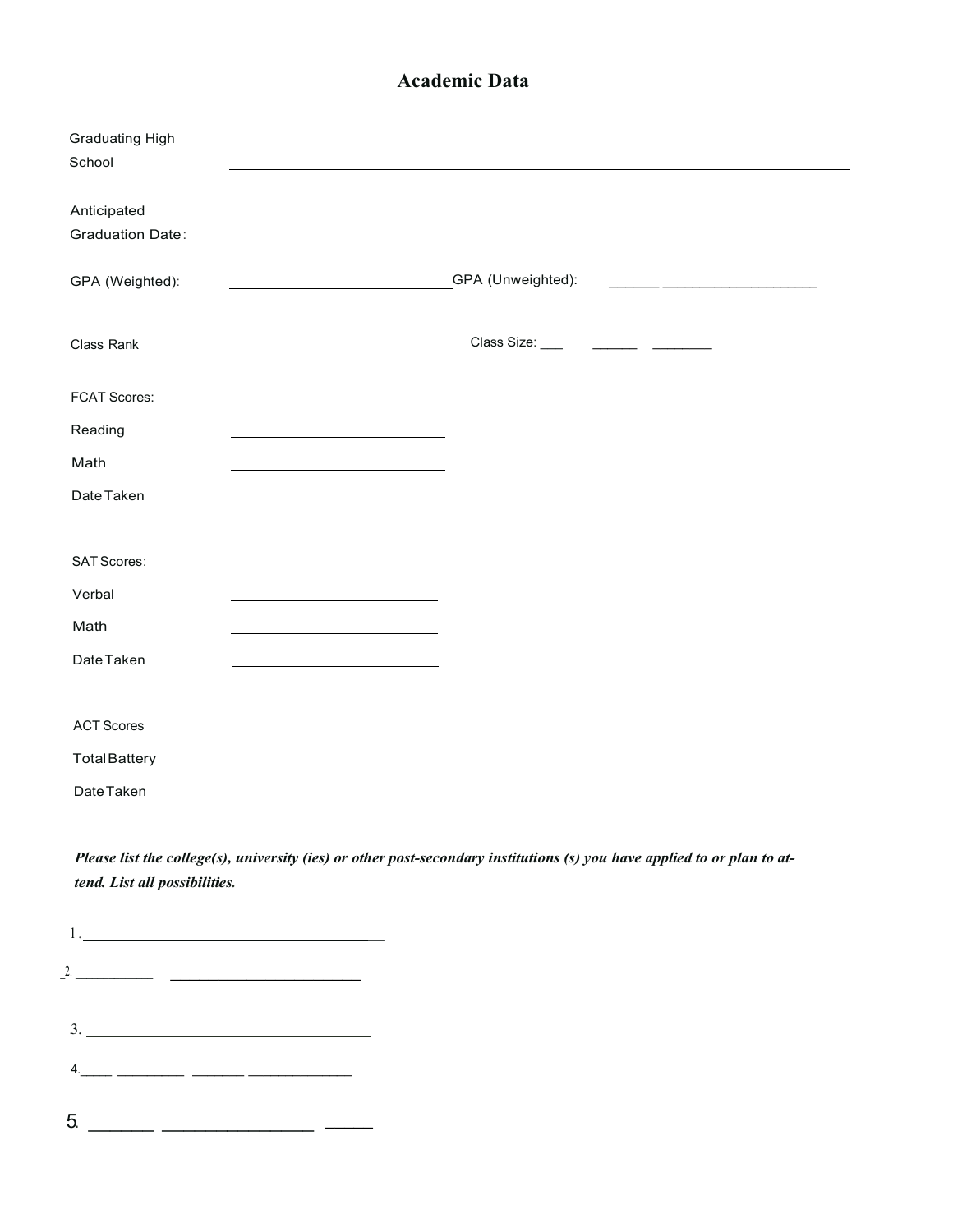*All information must be complete and typewritten.*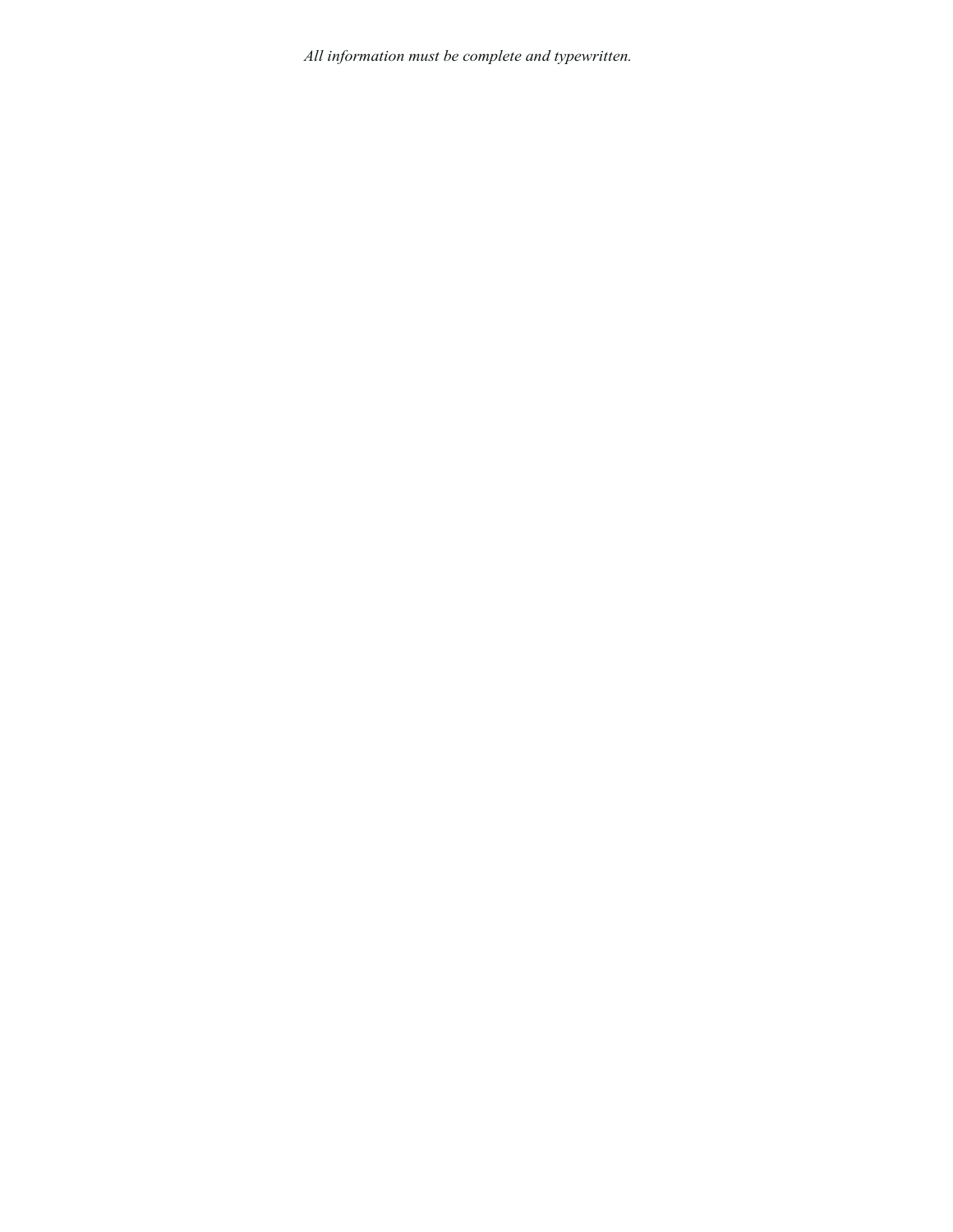# **Scholarships/Grants/Loans Applied For During the Current School Year**

| Pell Grant                       |                      | Yes |      | No Date Applied: | <u> 1980 - Jan James James Barbara, politik eta politik eta politik eta politik eta politik eta politik eta poli</u> |
|----------------------------------|----------------------|-----|------|------------------|----------------------------------------------------------------------------------------------------------------------|
| Florida Student                  |                      |     |      |                  |                                                                                                                      |
| Grant                            |                      | Yes |      | No Date Applied: | <u> 1980 - Jan Samuel Barbara, politik eta politik eta politik eta politik eta politik eta politik eta politik e</u> |
| <b>Bright Future</b>             |                      |     |      |                  |                                                                                                                      |
| Grant                            |                      | Yes |      |                  |                                                                                                                      |
| Florida Academic                 |                      |     |      |                  |                                                                                                                      |
| Scholar                          |                      | Yes | No l |                  |                                                                                                                      |
| Florida Gold                     |                      |     |      |                  |                                                                                                                      |
| Seal                             |                      | Yes |      |                  | No Date Applied : No Date Applied :                                                                                  |
| Florida Medallion                |                      |     |      |                  |                                                                                                                      |
| Scholar                          | <u>and the state</u> | Yes |      |                  | No Date Applied: <u>No Date Applied:</u>                                                                             |
| Other                            |                      |     |      |                  |                                                                                                                      |
| Scholarships Previously Awarded: |                      |     |      |                  |                                                                                                                      |
|                                  |                      |     |      |                  |                                                                                                                      |
|                                  |                      |     |      |                  | ,我们也不能在这里的时候,我们也不能在这里的时候,我们也不能会在这里的时候,我们也不能会在这里的时候,我们也不能会在这里的时候,我们也不能会在这里的时候,我们也不                                    |
|                                  |                      |     |      |                  |                                                                                                                      |
|                                  |                      |     |      |                  |                                                                                                                      |

College(s) applied to and Acceptance Approval: